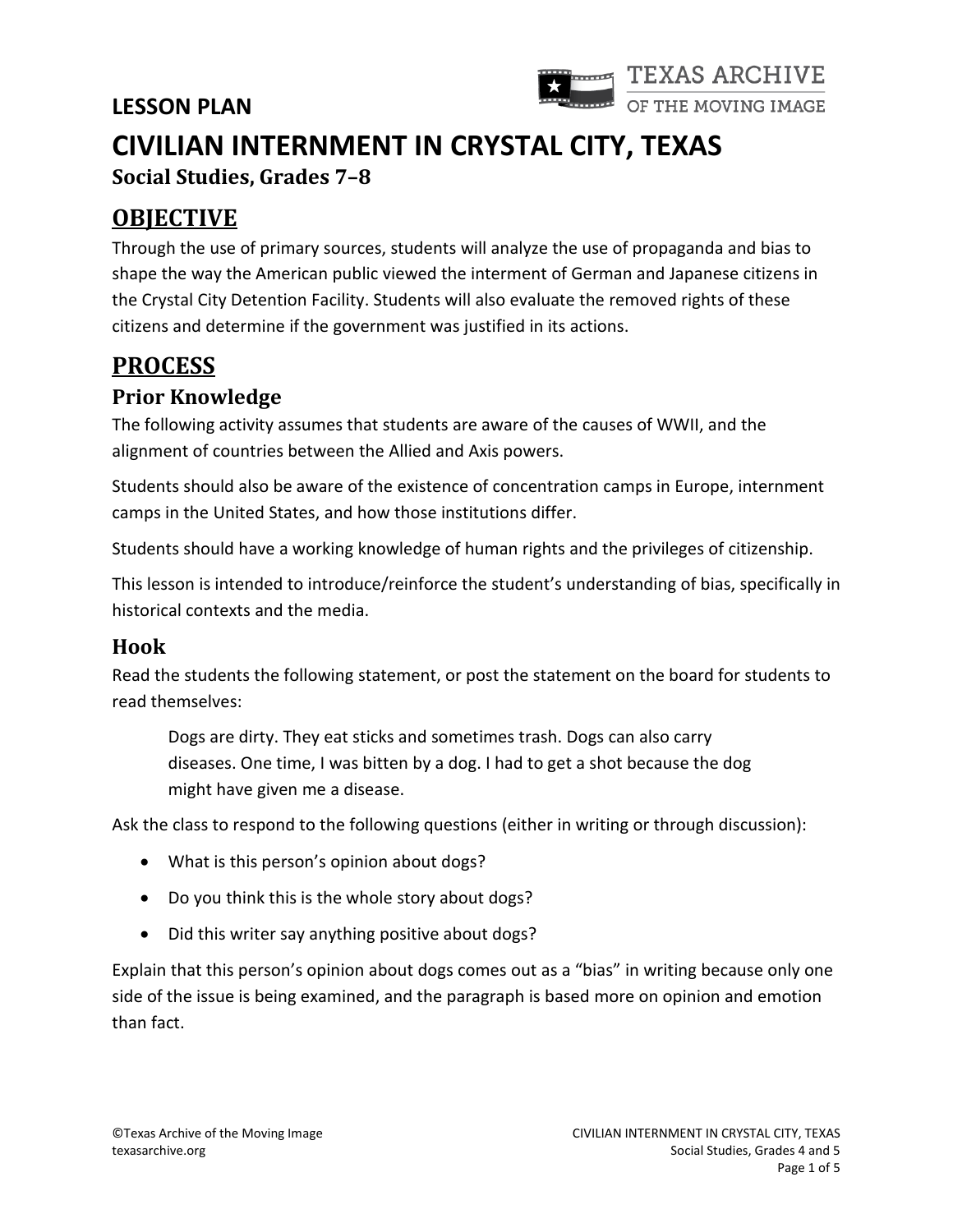

Remind students that you can have a positive or a negative bias. Have students practice working with bias by writing and sharing 3 sentences that have a positive bias towards dogs. Make sure they understand that bias depends on the speaker and the events around them.

Explain to the students that today they will examine how the United States government used bias to justify its actions during World War II. They will examine the internment of American citizens in a time of war, and identify how the government used bias to make the internment seem positive, when in fact it was a negative situation.

#### **Lesson**

Have students look up and define the following words (or do so as a class):

- Repatriation
- Internment
- Detainee
- Rationed
- Morale
- Monotony

Students will watch the video Alien Enemy Detention Facility, Crystal City, Texas, [https://texasarchive.org/2006\\_00010,](https://texasarchive.org/2006_00010) in five sections, which can be accessed using the Educator Links listed under the video player.

#### **Sections in Educator Links (under video player)**

- 1. Introduction to the film, start-2:26
- 2. Americans arriving at the camp and overview of camp facilities, 2:26-6:50
- 3. Resources and jobs on the camp, 6:51-10:10
- 4. Food preparation and other jobs, 10:10-15:33

*There is a two-minute break between Parts 4 and 5 due to semi-violent content. Please resume the film at 17:46 to complete Section 5.*

5. Children on the camp and recreation, 17:46-20:40

#### **Worksheet A**

Have students use a T-chart with one side labeled "positive" and one side labeled "negative." After each segment, stop the video and have students list the aspects of the segment that made life in Crystal City seem positive, but how in reality the government was biased in its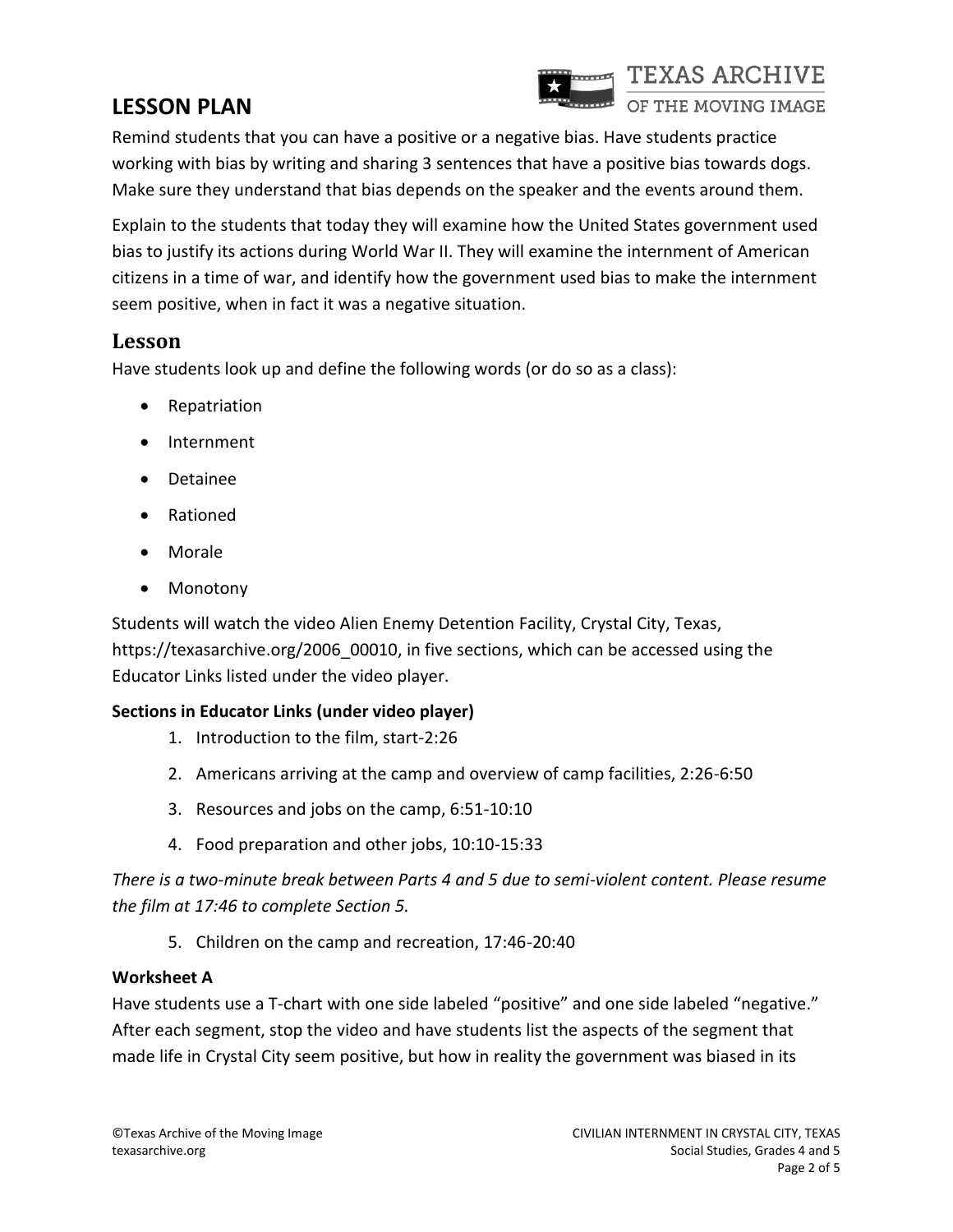

explanation and the camp had negative effects on the prisoners. Write their responses on the T-chart.

Once students have been given time to think about the questions, discuss possible answers as a class. If students could not think of an answer on their own, have them write down one of the responses shared in class, or add new responses to their own.

Divide the students into groups of four. Have each group answer one of the following questions. When groups have answered the question, designate a presenter from each group to share their group's response.

- Was the United State government successful in making Crystal City look positive? Why or why not?
- Why was the United States government portraying life in the internment camp in this way?
- Who do you think was the intended audience of this film, and why do you think so?
- Do you think these citizens were enemies who were trying to harm the United States?
- Were the government's actions justified? Why or why not?
- Do you think the United States government would do the same thing today if we went to war with Japan and Germany again? Why or why not?

#### **Closing**

Ask students if they think the United States government was justified in interning citizens in order to protect the nation against its enemies. Did their actions against a small group of citizens benefit the "greater good" of the nation?

#### **Independent Practice**

Have each student complete the following writing assignment individually:

Pretend you are imprisoned at Crystal City. Decide if you are a female detainee, male detainee, child detainee, and if you are Japanese or German. (Teacher could assign roles also.) You may write a diary entry, compose a letter to your family living outside the camp, or write a skit that explains your life and experience in the camp, with your own bias. Be sure to consider the specific problems or advantages your group encounters at the camp; try to imagine exactly what your life would be like on a daily basis.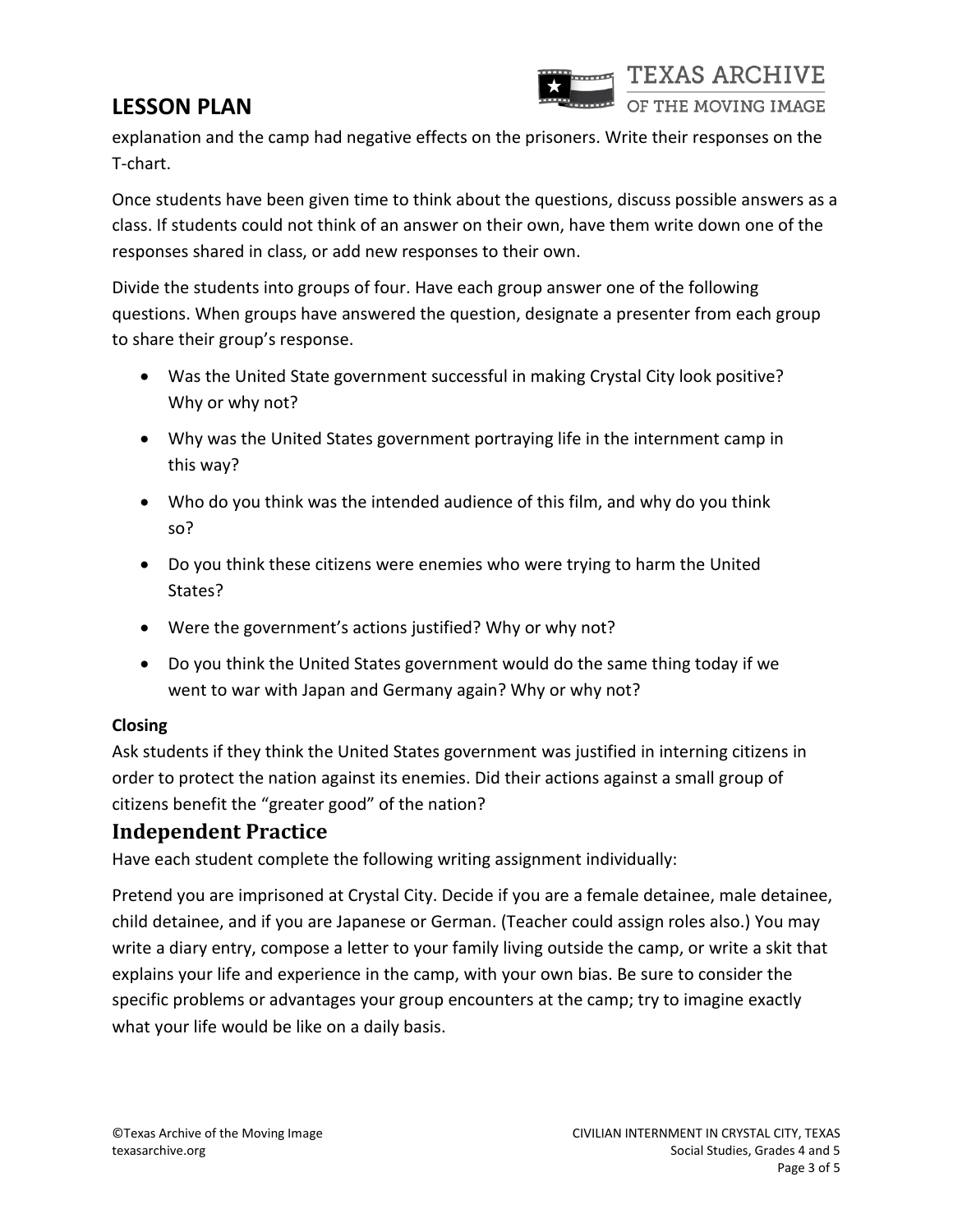

#### **Video**

**ALIEN ENEMY** DETENTION FACILITY CRYSTAL CITY, TEXAS

**Alien Enemy Detention Facility, Crystal City, Texas** [https://texasarchive.org/2006\\_00010](https://texasarchive.org/2006_00010)

#### **Worksheets**

Worksheet A - [Compare and Contrast](https://texasarchive.org/sites/default/files/2020-01/Worksheet%20A%20-%20Civilian%20Internment%20-%20Grades%207%20and%208.pdf)

## **RESOURCES**

Suggestions for teaching propaganda in the classroom <http://www.classroomtools.com/prop.htm>

Internment Camps, a Web site devoted to German-American Internees <https://tshaonline.org/handbook/online/articles/qug01>

A list of links pertaining to Japanese-American and German-American internment during World War II. Provides over 30 resources [http://www.teacheroz.com/Japanese\\_Internment.htm](http://www.teacheroz.com/Japanese_Internment.htm)

A lesson plan with activities introducing students to Japanese-American internment <http://www.loc.gov/teachers/classroommaterials/lessons/fear/>

## **TEKS**

#### **Social Studies, Grade 7**

7E - Analyze the political, economic, and social impact of major events, including World War I, the Great Depression, and World War II, on the history of Texas

21D - Identify points of view from the historical context surrounding an event and the frame of reference that influenced the participants

21F - Identify bias in written, oral, and visual material

21G - Evaluate the validity of a source based on language, corroboration with other sources, and information about the author

### **Social Studies, Grade 8**

21A - Identify different points of view of political parties and interest groups on important historical and contemporary issues

21B - Describe the importance of free speech and press in a constitutional republic